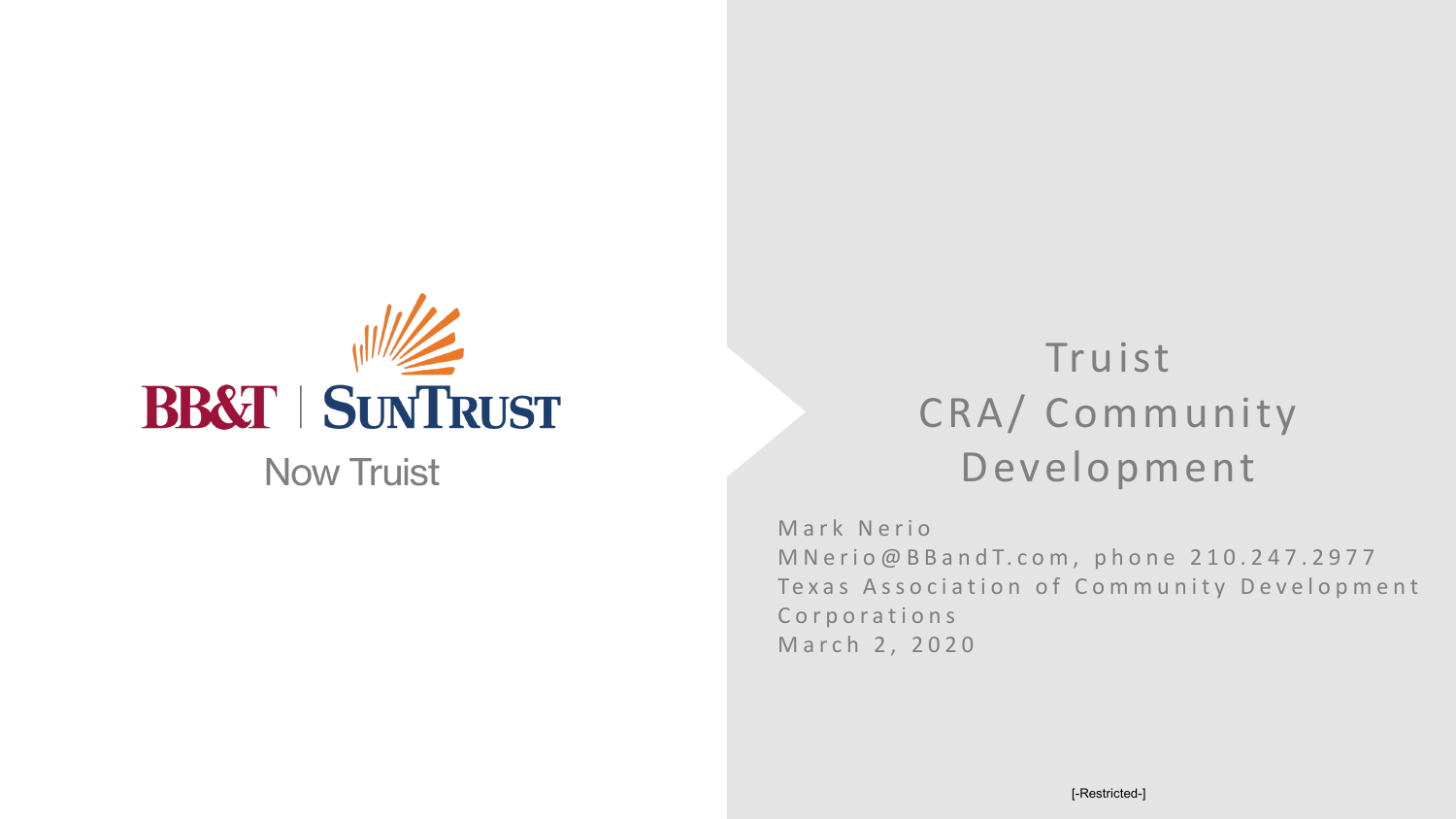Better Together: We are Truist!



### *Inspire and build better lives and communities*

- BB&T and SunTrust have joined to become Truist a purpose-driven company dedicated to building a better future for its clients, teammates and communities.
- By joining together Truist became the 6<sup>th</sup> largest U.S. commercial bank
- Headquartered in Charlotte, North Carolina
- Serve approximately 10 million households with leading market share in many high-growth markets in the country.

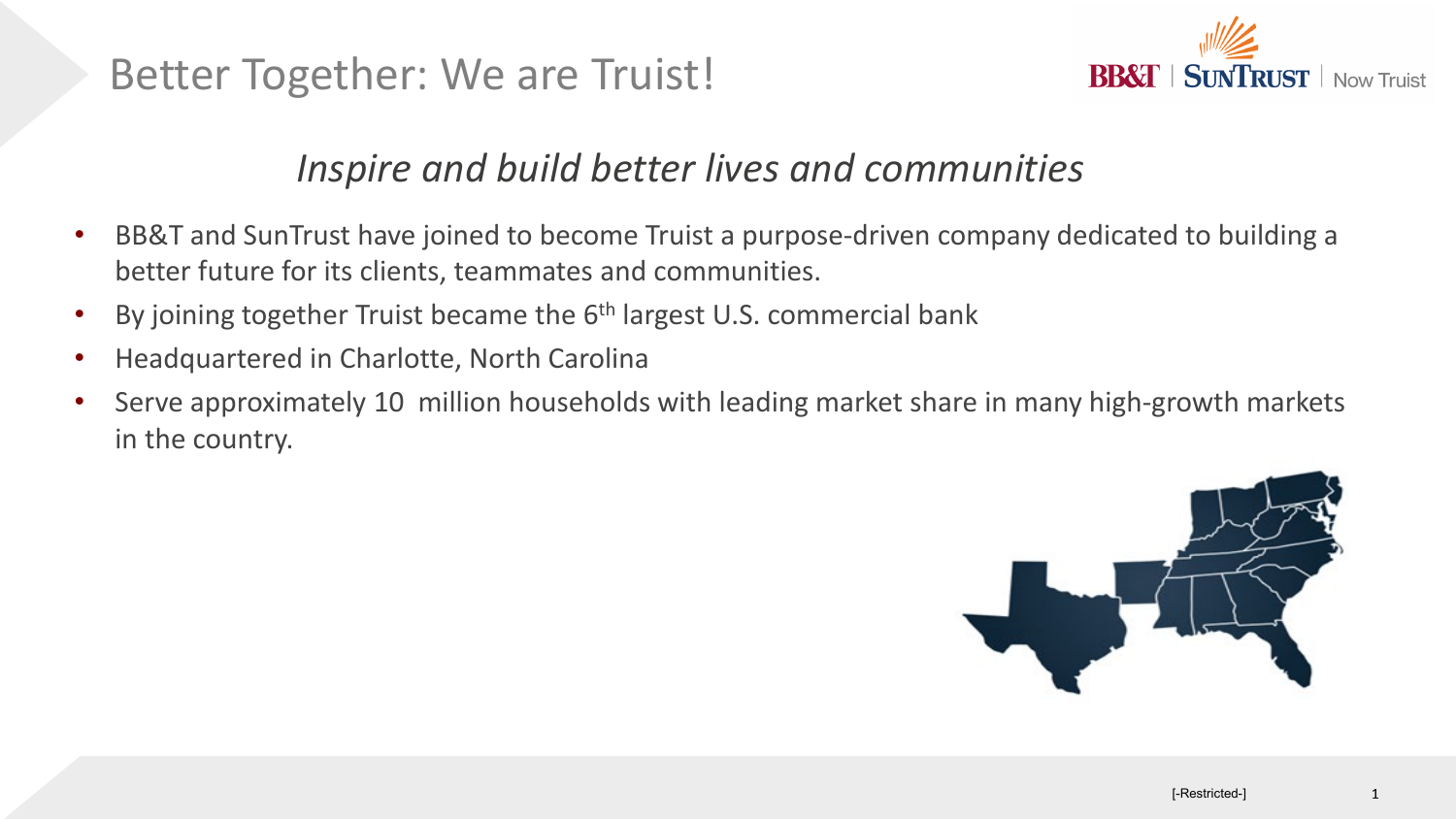### Truist: Our Commitment to the Community

- We are dedicated to grow diverse and vibrant neighborhoods where we live and work.
- We will do this as one team:
	- Working collaboratively in our communities to uphold the spirit of the Community Reinvestment Act (CRA)
	- Investing \$60 billion over three years to support and strengthen communities across our footprint through the Community Benefits Plan (CBP)



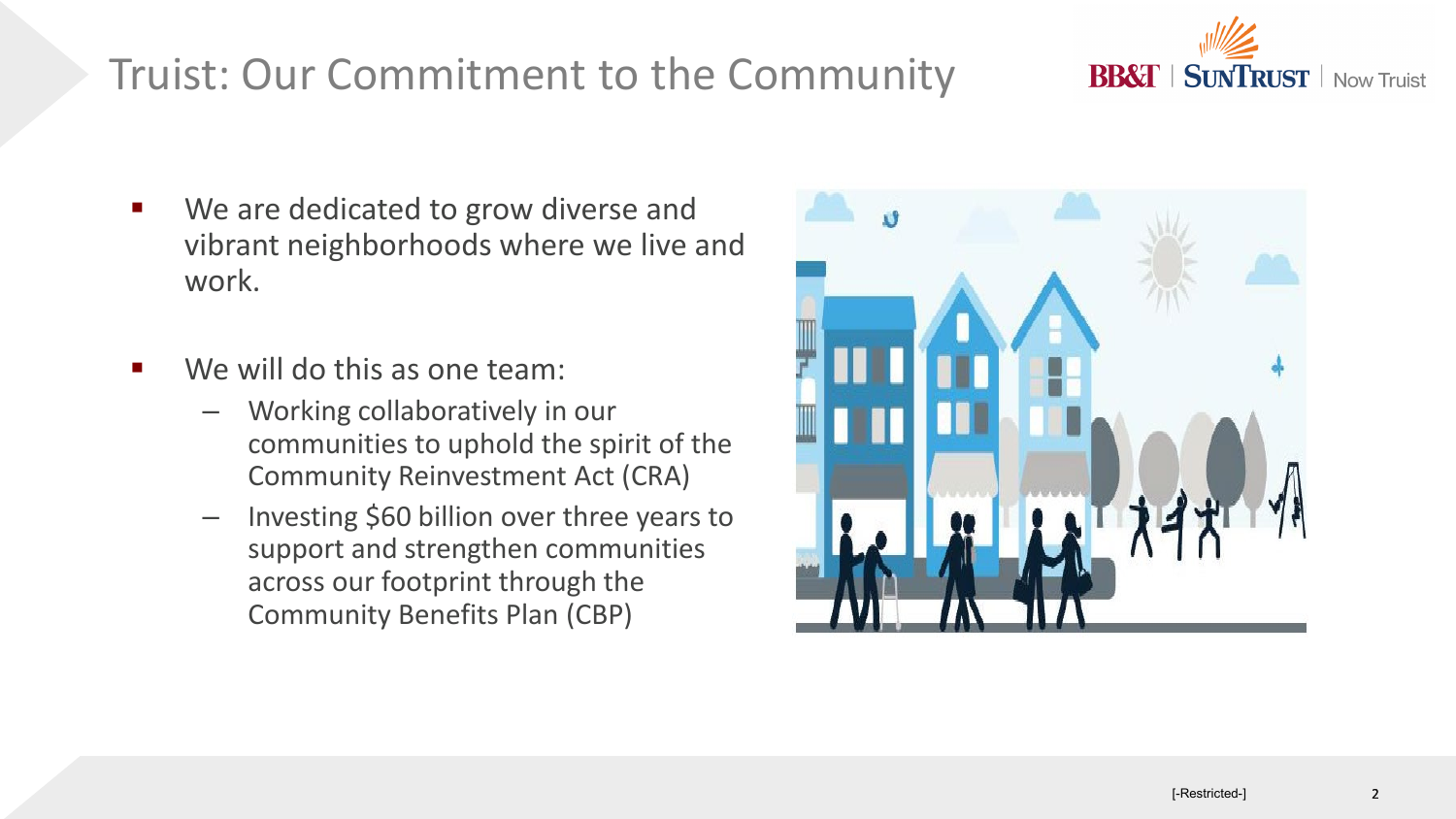## Community Benefits Plan: \$60 Billion



#### **New LMI branches**

Commitment to opening at least 15 new branches during the three year period in LMI and/or minority neighborhoods across its combined footprint.



7.8 billion for lending to small businesses, to support the growth of businesses with revenues less than \$1 million.



### **Community Advisory Board**

Community Advisory Board composed of representatives of non-profit organizations serving low- and moderate-income communities, with the goal of providing feedback on emerging issues and challenges facing LMI families and communities.



#### **Staffing commitments**

Continue the legacy institution's commitment to employing a diverse workforce to meet the financial services needs of their clients and communities.

**Small business lending** 



#### Home purchase mortgage lending

\$31 billion for home purchase mortgage loans to LMI borrowers, LMI geographies, Minority borrowers and/or Majority-Minority geographies.



#### **Community reinvestment**

3.6 billion in Community Reinvestment Act (CRA) Qualified Investments and Philanthropy, of which \$120 million will be designated for CRA-qualified philanthropic giving.





#### **Community development lending**

\$17.2 billion in Community Development Lending (CDL) supporting affordable housing development, small business growth and lending to nonprofits that support the LMI community.



#### **Supplier diversity**

Continue support of supplier diversity and promotion of opportunities for women-, minority-, and veteran-owned businesses and small business vendors.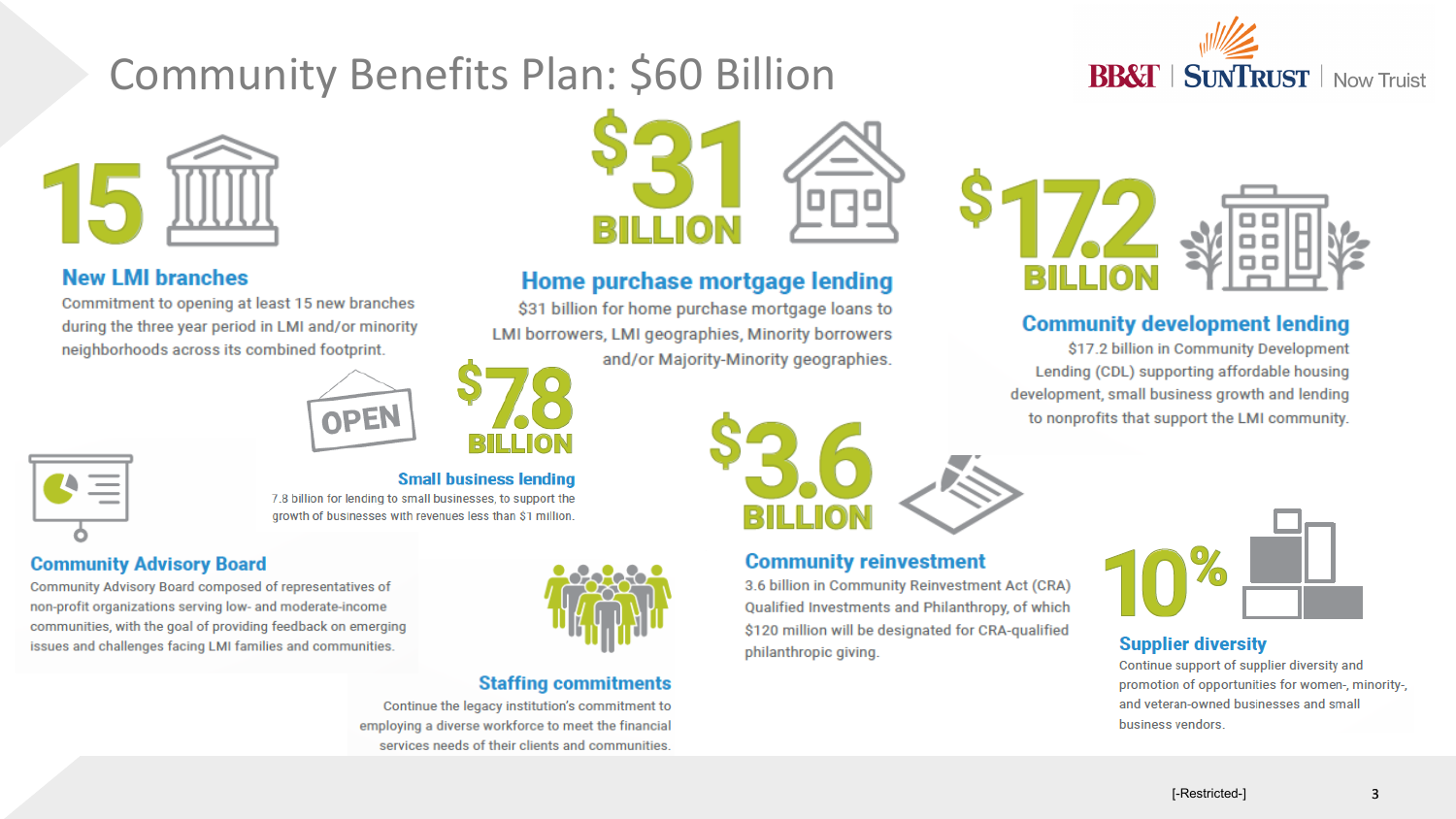

### Community Benefits Plan: Philanthropic Pillars



#### **Small Business Access to Capital**

CDFIs, CDCs, Community Development Investment Fund

```
Workforce Development
Targeted Organizations,
```
Reentry Programs

Transitional, Rental, Ownership

**Affordable Housing**

**Essential Community Services** 

Social Services, Health Care, Infrastructure Programming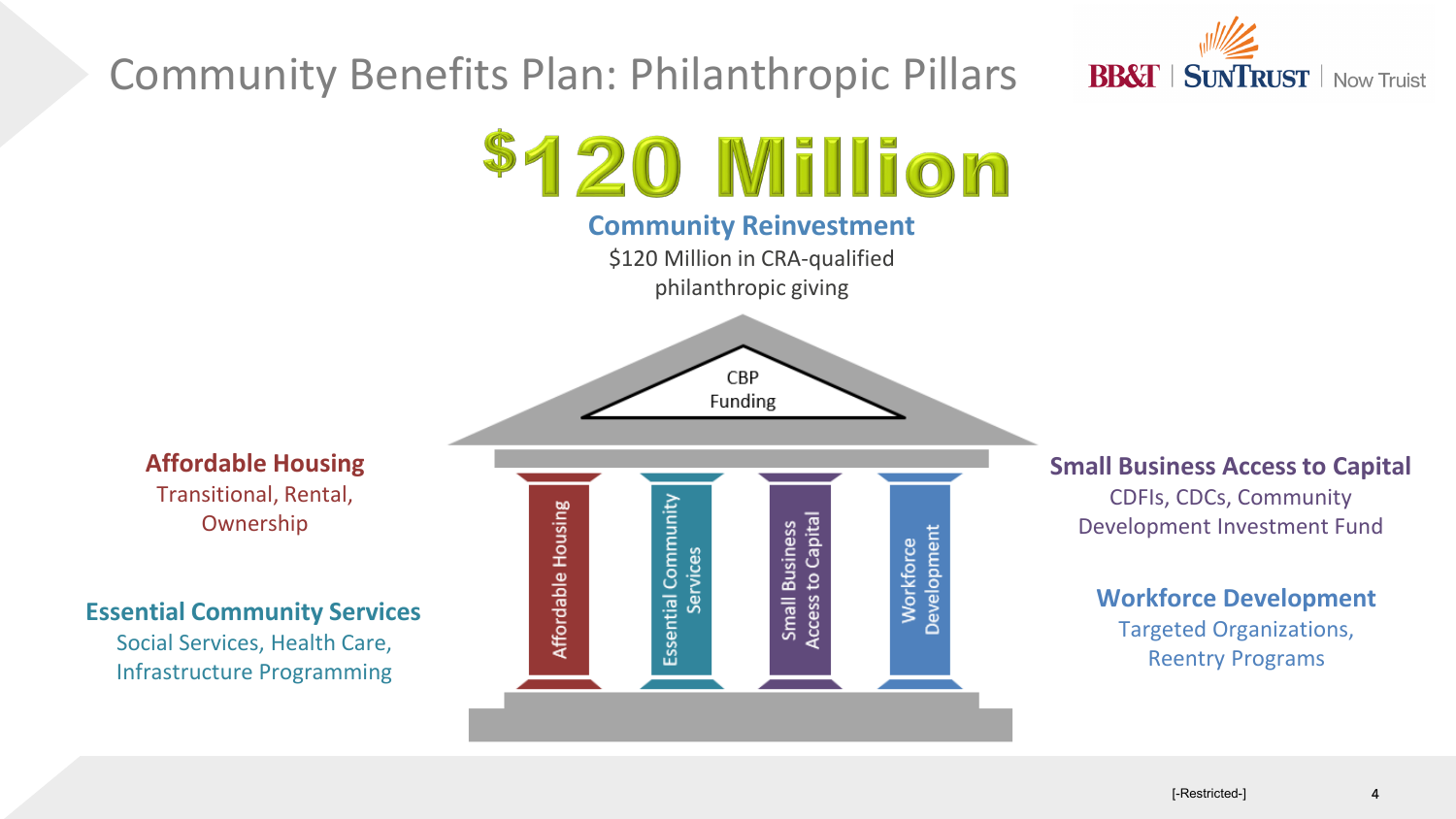## Community Benefits Plan: Community Strategies BB&T | SUNTRUST | Now Truist

■ Rural Areas

Truist will convene a work group to develop a rural strategy which will be shared with the CRA Advisory Board by December 2020

- **E** Community Development Financial Institution (CDFI) Truist will have dedicated dollars as a component of the Community Development Fund.
- **Historically Black Colleges and Universities (HBCU)** Truist will have a small workgroup established to develop strategies and programs that support the capacity of building of HBCU's

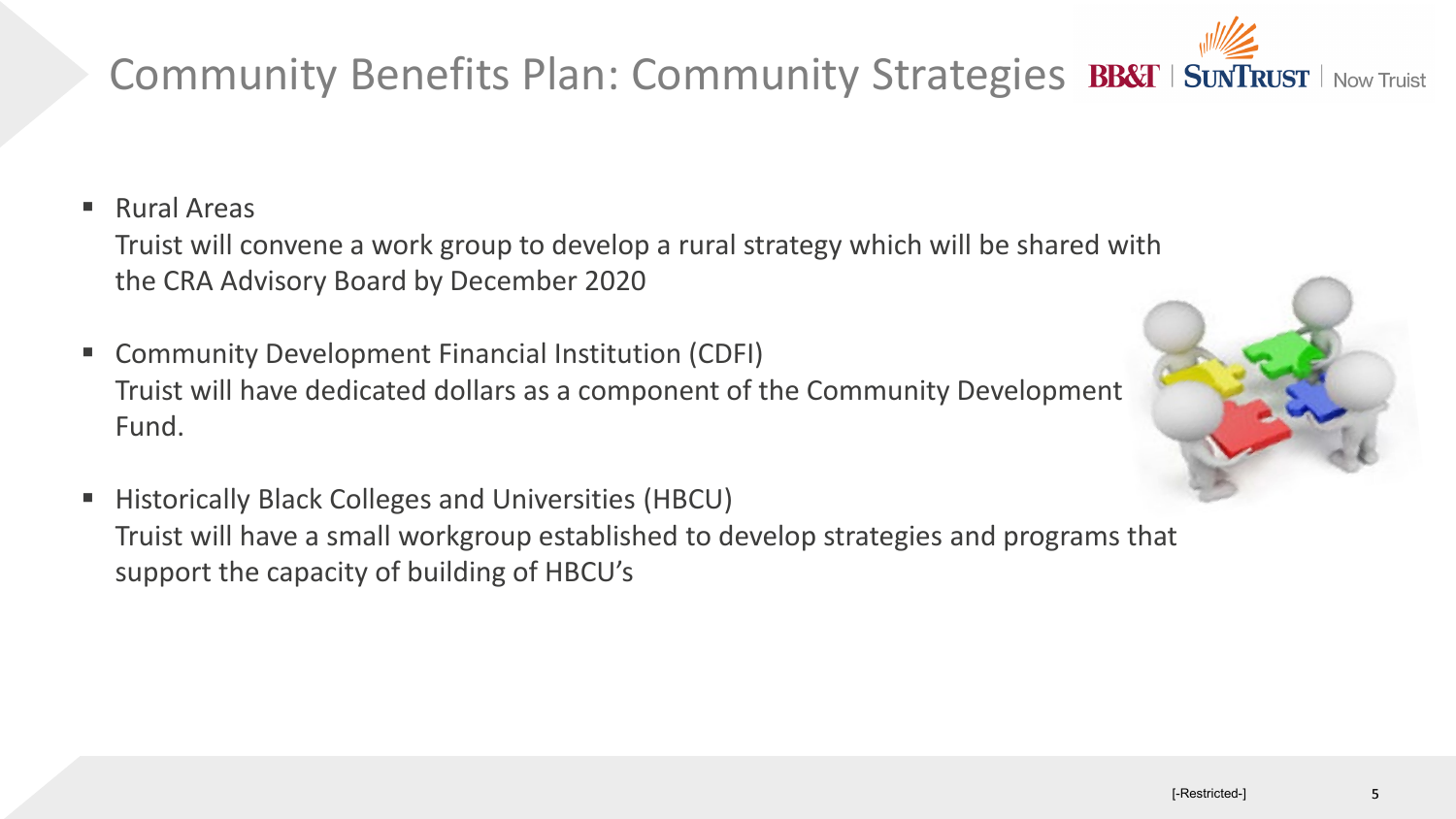### Frequently Asked Questions



- Will multi-year funding request be considered?
	- The majority of funding will be single year, however, there will be approvals of multi-year funding to increase impact in the community. Please contact the Community Development Manager or program initiative partners in advance of submission to determine whether multi-year funding request are appropriate.
- How will organizations be able "to apply"?
	- Beginning February  $1<sup>st</sup>$ , our online application platform CyberGrants will be available.
- Is there a maximum amount one can request?
	- Contribution awards will be based on an identified need, the capacity of an organization and similar criteria. It is best to have a one on one conversation with the local Community Development Manager or Program Initiative partners in advance of submission to determine appropriate levels of requests.
- Has a strategy been devised to ensure we adhere to the Community Benefits Plan? If so, what measurements will we have in place to ensure we hit our yearly targets?
	- **The Truist will regularly measure progress to goal, update the lines of business on progress and discuss efforts** needed to address gaps and provide updates to the Community dvisory Board which will guide the bank in ways to insure success.